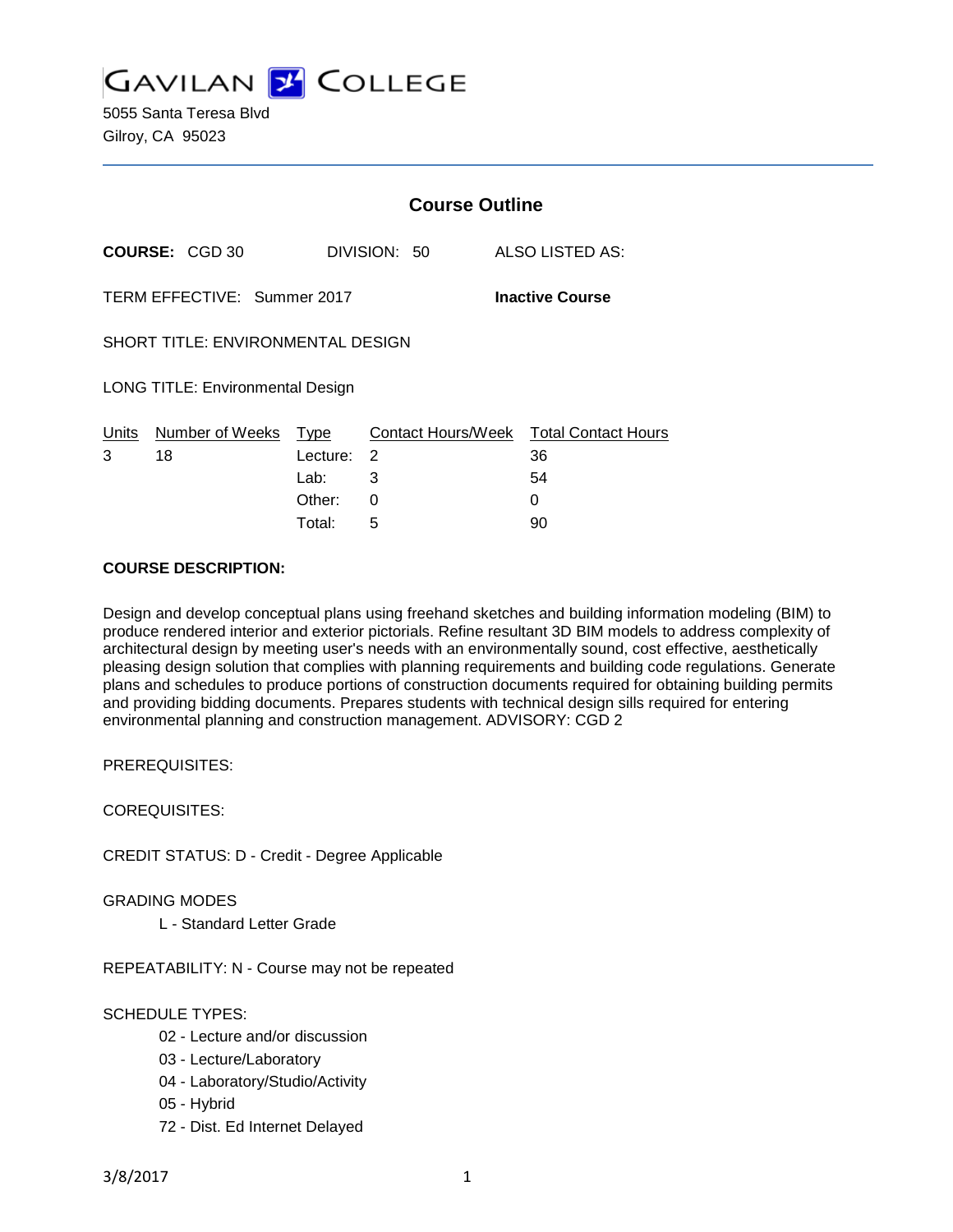73 - Dist. Ed Internet Delayed LAB

### **STUDENT LEARNING OUTCOMES:**

1. Create working drawings for project in compliance with environmental planning/architectural standards.

Measure: BIM generated working drawings

PLO: 3

ILO: 2.2, 2.3, 3.3

GE-LO: B-3

Year assessed or anticipated year of assessment: 2012

2. Develop a design that addresses user's needs in a cost effective, environmentally sound, aesthetically pleasing manner.

Measure: Class design projects

PLO: 2, 4, 1, 3 ILO: 1.1, 1.3 2.1, 2.4. 3.2, 4.1. 5.1, 6.4 GE-LO: A-2, B Year assessed or anticipated year of assessment: 2012

3. Design and prepare presentations of plans that can be used to apply for position or university to meet career objective.

Measure: portfolio

PLO: 2, 3, 1, 4, 5

ILO: 1.5, 2.6,

GE-LO: 1.5, 2.6,

3.2, 4.2, 5.1, 6.1

Year assessed or anticipated year of assessment: 2012

# PROGRAM LEARNING OUTCOMES:

CGD Environmental Design Concentration

1) Describe specialized skills for entry and success in desired environmental career and prepare samples of work that demonstrate entry level proficiencies.

2) Use design problem solving to propose an aesthetically pleasing sustainable environment that satisfactorily addresses clients needs.

3) Apply design principles and color theory when developing presentations.

- 4) Design environments that that demonstrate knowledge of human factors and ergonomic principles.
- 5) Develop an electronic portfolio to present to potential clients/employers.
- 6) Specify materials that are cost effective and environmentally sound.
- 7) Prepare drawings that are consistent with architectural standards.

# CONTENT, STUDENT PERFORMANCE OBJECTIVES, OUT-OF-CLASS ASSIGNMENTS

Inactive Course: 02/27/2017 Effective Summer 2017

8 Hours

CONTENT: Introduction to Environmental Design and Planning: Develop Program and Apply Natural and Regulatory considerations to Site and Initial Design—Bubble Diagram to develop room relationships.

SPO: Intro of BIM and initial design of, development of internal spaces structure.

LAB/HOMEWORK: Itemize local building regulations in terms of setbacks and design restrictions. Develop program for client identify design constrains and environmental factors. Develop bubble diagrams. Initiate room layout in BIM. Critique initial plans.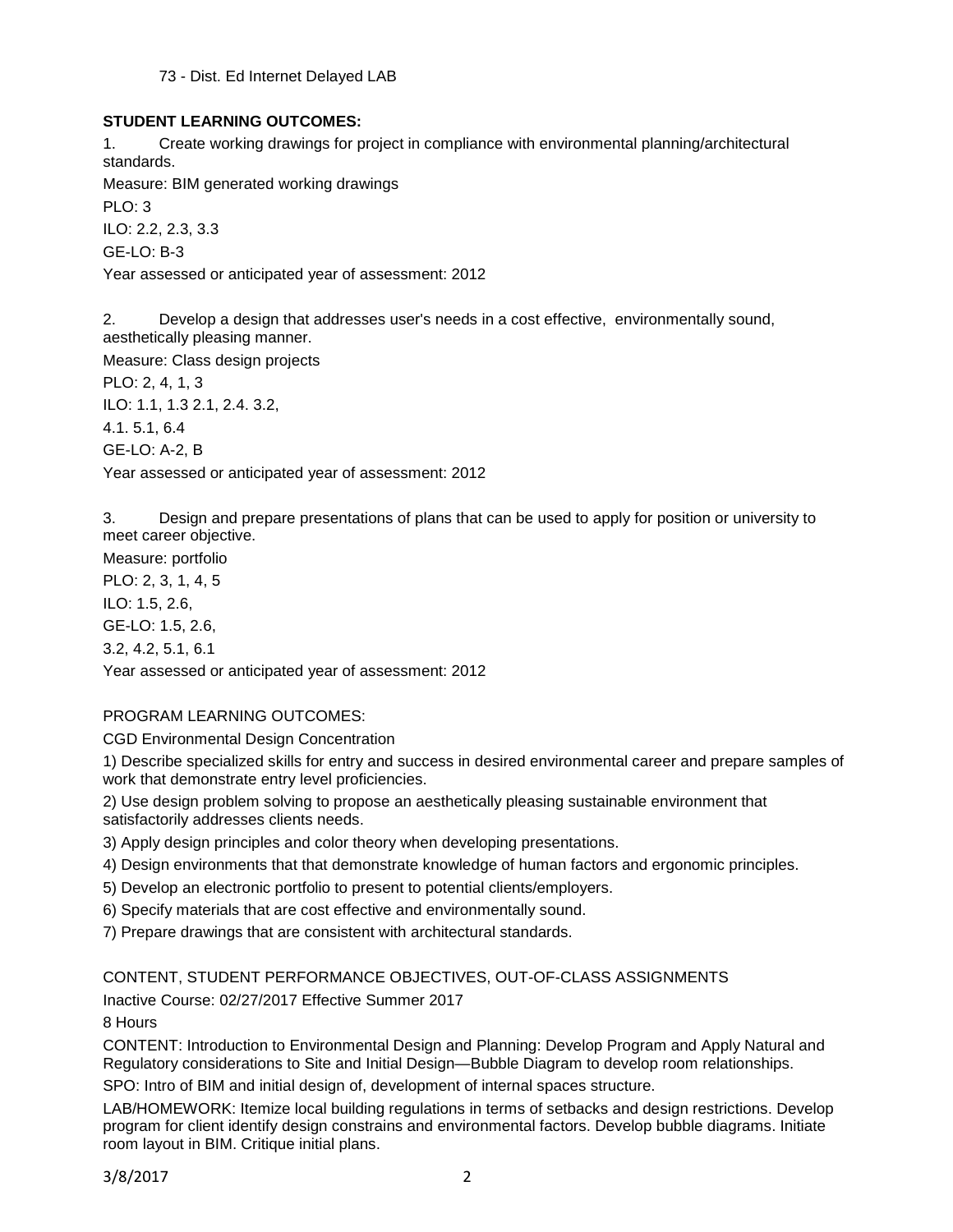8 Hours

CONTENT: Sustainable Practices, Overview of Wall Framing and Insulation systems and LEED or other environmental rating systems. Intro to BIM Walls and Families.

SPO: Apply LEED or other rating system have students assess various construction materials, Create Wall families for Interior and Exterior walls.

LAB/HOMEWORK: Create sustainable specs for wall system using architectural standards. Create and locate wall systems.

8 Hours

CONTENT: Windows, Doors and Circulation. ID systems and introduction of schedules.

SPO: Select window and door to support plans to optimize environmental conditions

LAB/HOMEWORK: Layout windows, doors and revise walls to accommodate circulation and door swings. 10 Hours

CONTENT: Floor Systems, Zones and Plumbing Considerations

SPO: Add floors then create zones for different room types add plumbing fixtures to service areas

LAB/HOMEWORK: Create floor systems—slab vs. wood frame, add then room areas, and add plumbing fixtures and total design of Master Bathroom.

10 Hours

CONTENT: Furnishing & Interior Finishes, More families and adding colors and finishes to room schedule. SPO: Develop Interior Design to support client's activities in aesthetically pleasing manner

LAB/HOMEWORK: Add furnishings that support user's needs develop furniture selections, color schemes and finish materials that create a coordinated life style .

10 Hours

CONTENT: Solar panels, electrical needs and roof and framing plans.

SPO: Integrating roof plans with passive cooling and heating and solar plans and solar angles for passive heating and cooling.

LAB/HOMEWORK: Determine roofing materials - use framing tables for developing roofing plan.

9 Hours

CONTENT: Building elevations and landscape design.

SPO: Create exterior elevations and planting schedules—apply LEED or other environmental rating system for planting selection, in terms of xeriscaping, indigenous vegetation and passive solar design.

LAB/HOMEWORK: Generate elevations. Provide planting schedules.

8 Hours

CONTENT: Standards for assembling plans into a coherent set

SPO: Create a portfolio section that demonstrates skills in environmental design

LAB/HOMEWORK: Create digital set of working drawings using industry standards

2 Hours

Final Exam: Present Final Portfolio

# **METHODS OF INSTRUCTION:**

Lecture, discussion, field experiences, guest lectures, demonstrations to support independent and group design and research projects reinforced by instructor and peer critiques.

# **METHODS OF EVALUATION:**

CATEGORY 1 - The types of writing assignments required: Percent range of total grade: 10 % to 15 % Written Homework Reading Reports Lab Reports Other: Written Critiques and Drawing Notes

3/8/2017 3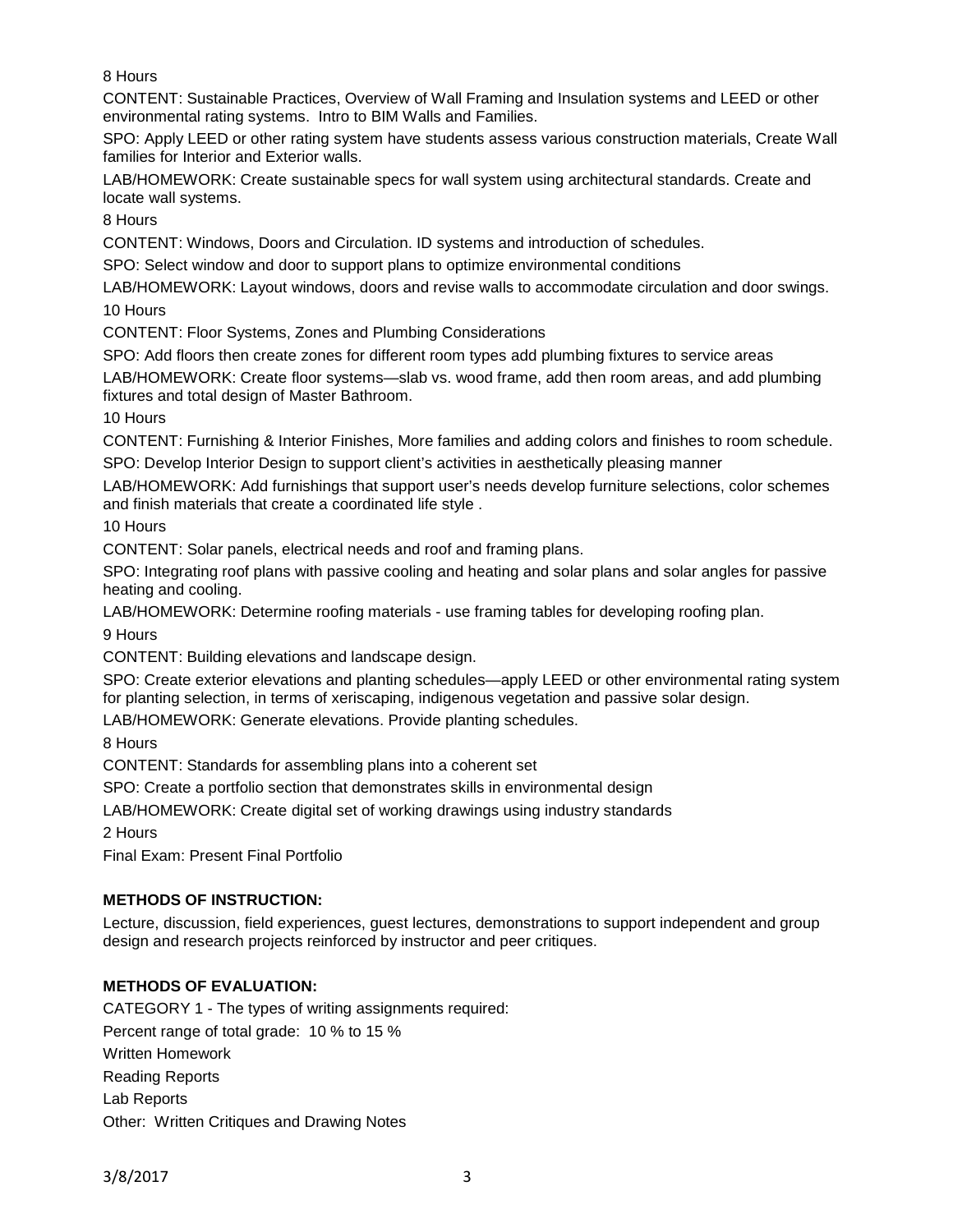If this is a degree applicable course, but substantial writing assignments are not appropriate, indicate reason: Course primarily involves skill demonstration or problem solving CATEGORY 2 -The problem-solving assignments required: Percent range of total grade: 10 % to 25 % Homework Problems Exams Other: Design Problems CATEGORY 3 -The types of skill demonstrations required: Percent range of total grade: 10 % to 25 % Class Performance/s Performance Exams CATEGORY 4 - The types of objective examinations used in the course: Percent range of total grade: 10 % to 25 % Multiple Choice Matching Items Completion Other: Applied Skill Example using CAD or other competency CATEGORY 5 - Any other methods of evaluation: Percent range of total grade: 40 % to 60 % Competed set of working drawings for portfolio

#### **REPRESENTATIVE TEXTBOOKS:**

Required: Francis D. K. Ching & James F. Eckler, Introduction to Architecture, Wiley, 2012, or other appropriate college level text. ISBN: 1118142063 Reading level of text, Grade: 14.5 Verified by: Flesch Kincaid Grade Level Other textbooks or materials to be purchased by the student: Recommended Text: Building Construction Illustrated by Francis D. K. Ching

#### **ARTICULATION and CERTIFICATE INFORMATION**

Associate Degree: CSU GE: IGETC: CSU TRANSFER: Transferable CSU, effective 199270 UC TRANSFER: Not Transferable

#### **SUPPLEMENTAL DATA:**

Basic Skills: N Classification: Y Noncredit Category: Y Cooperative Education: Program Status: 1 Program Applicable Special Class Status: N